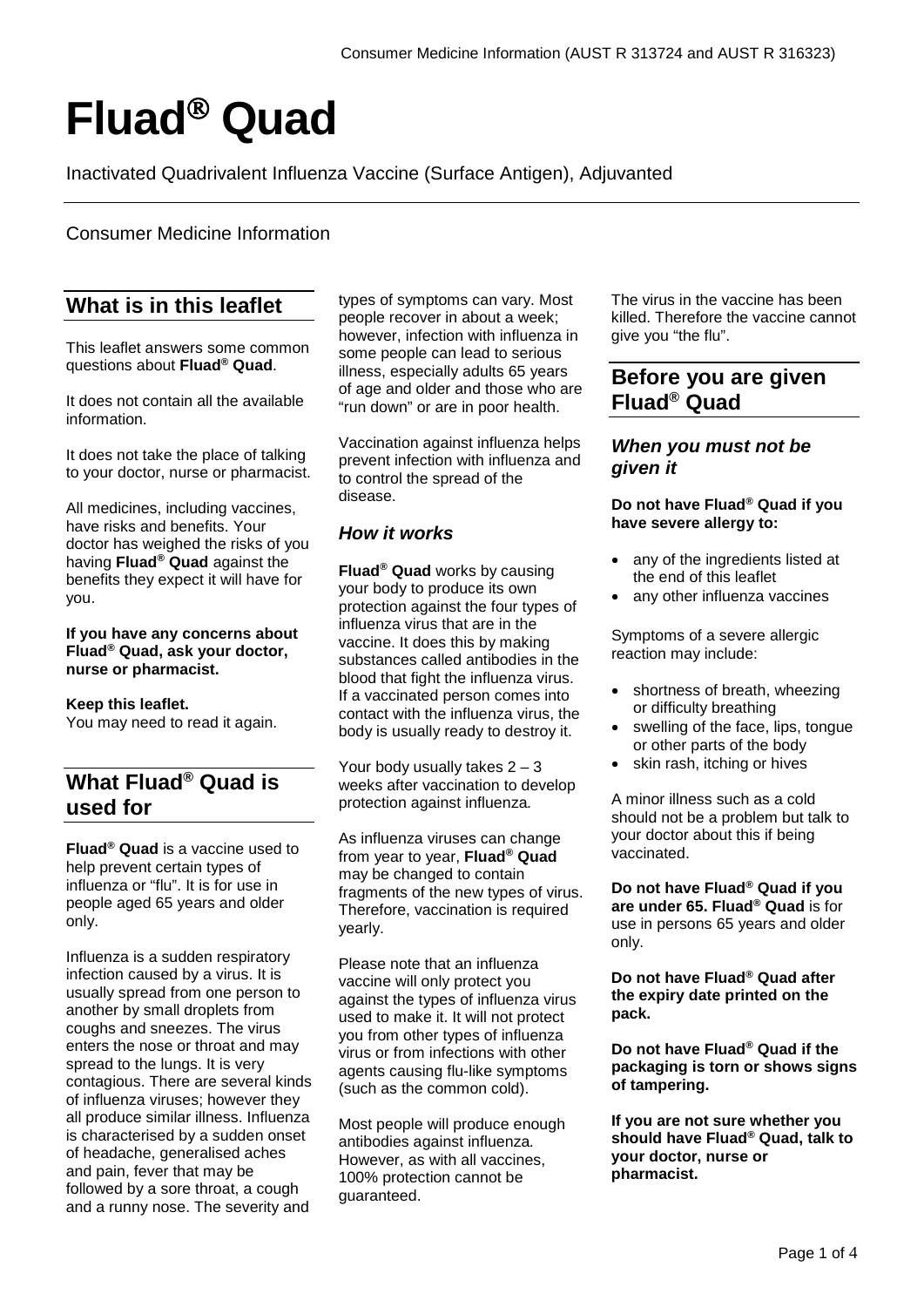# *Before you are given Fluad® Quad*

## **Tell your doctor if you have reacted to previous vaccination with any of the following:**

- severe allergic reaction (anaphylaxis)
- difficulty breathing
- swelling of the throat
- fainting or collapse
- fits or convulsions
- high temperature (greater than 40°C)
- severe skin reaction at the injection site, including severe bruising

#### **Tell your doctor if you have an infection or high temperature.**

Your doctor may decide to delay vaccination until the illness has passed. A mild illness, such as a cold, is not usually a reason to delay vaccination.

### **Tell your doctor if you have, or have had, any medical conditions, especially the following:**

- Guillain-Barré Syndrome (an illness affecting nerves resulting in weakness of muscles)
- lowered immunity due to diseases such as some blood disorders, malaria, kidney disease requiring dialysis, HIV/AIDS or cancer
- lowered immunity due to treatment with medicines such as corticosteroids, cyclosporin or other medicines used to treat cancer (including radiation therapy)

## **Tell your doctor if you have allergies to:**

- any other medicines
- eggs or egg proteins
- any other substances, such as latex, foods, preservatives or dyes

Your doctor will decide if you can receive **Fluad® Quad**.

# *Taking other medicines*

**Tell your doctor or pharmacist if you are taking any other medicines, including any that you buy without a prescription from your pharmacy, supermarket or health food shop.**

Some medicines and **Fluad® Quad** may interfere with each other and may affect how well the vaccine works. These include medicines which lower the immune system, such as corticosteroids, cyclosporin or other medicines used to treat cancer (including radiation therapy).

Your doctor will consider whether adjustment of your medication is necessary.

# *Having other vaccines*

**Tell your doctor if you have had any vaccines in the last 4 weeks. Fluad® Quad** may be given with another vaccine.

Your doctor and pharmacist may have more information on medicines and vaccines to be careful with or to avoid during vaccination with **Fluad® Quad**.

# **How Fluad® Quad is given**

**Fluad® Quad** is given as an injection, usually into your shoulder muscle by a doctor, nurse or pharmacist.

# *How much is given*

A single 0.5 mL dose.

# *When it is given*

**Fluad® Quad** vaccine is usually given before the start of the influenza season or when recommended by your doctor or nurse.

Vaccination for influenza should be repeated every year as new types of influenza virus can appear each year.

# **After having Fluad® Quad**

# *Things you must do*

**Keep an updated record of your vaccinations.**

#### **Keep any follow-up appointments with your doctor or clinic.**

## **Have any blood tests when your doctor says to.**

Your doctor may wish to test your body's response to **Fluad® Quad** to make sure that you have developed protection against influenza.

# *Things to be careful of*

**Be careful driving or operating machinery until you know how Fluad® Quad affects you. Fluad® Quad** should not normally interfere with your ability to drive or operate machinery. However, it may cause dizziness, lightheadedness or tiredness in some people.

# **Side effects**

#### **Tell your doctor or pharmacist as soon as possible, if you do not feel well after having Fluad® Quad.**

**Fluad® Quad** may have unwanted side effects in a few people. All medicines, including vaccines, can have side effects. Sometimes they are serious, most of the time they are not. You may need medical treatment if you get some of the side effects.

#### **Ask your doctor, nurse or pharmacist to answer any questions you may have.**

**Tell your doctor, nurse or pharmacist if you notice any of the following and they worry you:**

local reaction around the injection site such as redness, tenderness, pain, warmth, burning or stinging, swelling or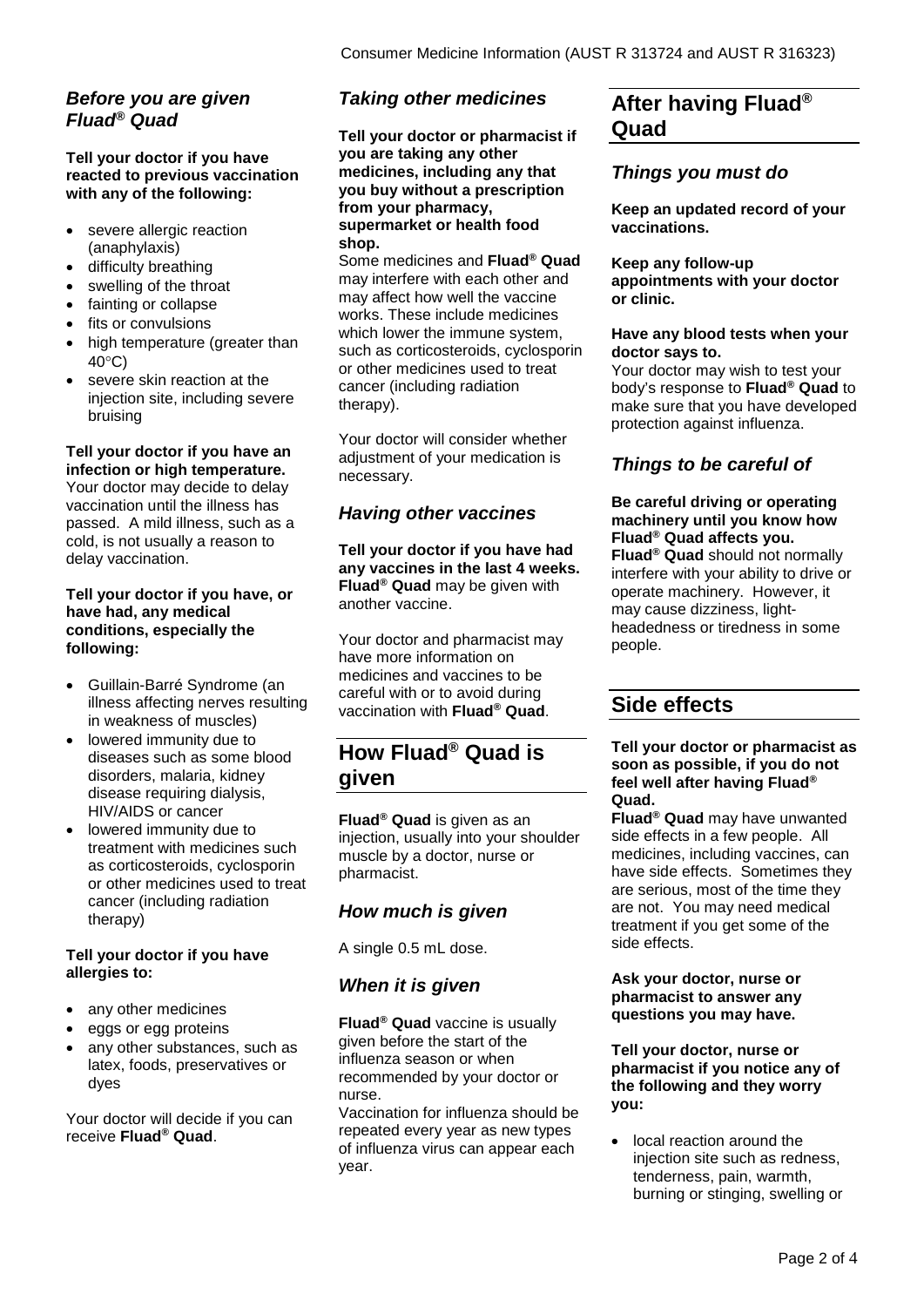the formation of hard lumps, and bruising

- fatigue
- headache
- soreness, aching muscles or joints, muscle tenderness or weakness (not caused by exercise)
- diarrhoea
- chills
- nausea
- loss of appetite
- vomiting
- fever

These are the more common side effects of **Fluad® Quad**. Mostly these are mild and usually disappear within 3 days without treatment.

#### **Tell your doctor immediately if you notice any of the following:**

- abscess at the injection site
- skin rash, itchy spots or red lumps on the skin
- tingling
- swollen lymph nodes

These may be serious side effects. You may need urgent medical attention. Serious side effects are rare.

### **If any of the following happen, tell your doctor immediately or go to Accident and Emergency at your nearest hospital:**

- sudden signs of allergy such as rash, itching or hives on the skin, swelling of the face, lips, tongue or other parts of the body
- shortness of breath, wheezing or trouble breathing
- rapid, shallow breathing, cold, clammy skin, a rapid, weak pulse, dizziness, weakness and fainting (shock)
- fits or convulsions
- muscular weakness
- passing little or no urine
- headache and high temperature associated with hallucinations, confusion, paralysis of part or all of the body, disturbances of behaviour, speech and eye movements, stiff neck and sensitivity to light
- bleeding or bruising more easily than normal
- stabbing or throbbing nerve pain

Very rarely, a serious disorder called Guillain-Barré syndrome (GBS) may occur. GBS is an autoimmune syndrome caused by your body's own immune system. GBS may make you feel weak; you may have difficulty moving around or you may experience numbness and tingling in your limbs.

These are very serious side effects. You may need urgent medical attention or hospitalisation. All of these side effects are rare.

**Other side effects not listed above may occur in some patients. Tell your doctor, nurse or pharmacist if you notice anything that is making you feel unwell.**

**Do not be alarmed by this list of possible side effects.** You may not experience any of them.

# **Storing Fluad® Quad**

**Fluad® Quad** is usually stored in the doctor's surgery or clinic, or at the pharmacy. However, if you need to store **Fluad® Quad**:

- **Keep it where children cannot reach it.**
- **Keep Fluad® Quad in the original pack until it is time for it to be given.**
- **Keep it in the refrigerator, between 2**°**C and 8**°**C. Do not freeze Fluad® Quad.** Freezing destroys the vaccine

# **Product description**

## *What it looks like*

**Fluad® Quad** is a milky-white liquid in a pre-filled syringe.

## *Ingredients*

Active ingredients:

Each 0.5 mL contains 15 micrograms of influenza virus fragments (influenza virus haemagglutinin) from each of the following types of influenza virus:

- A/Brisbane/02/2018 (H1N1)pdm09 - like strain
- A/South Australia/34/2019 like strain
- B/Washington/02/2019 like strain
- B/Phuket/3073/2013 like strain

These strains have been recommended by the Australian Influenza Vaccine Committee for the 2020 Southern Hemisphere winter.

• Other ingredients Adjuvant: MF59C.1: containing squalene, polysorbate 80, sorbitan trioleate, sodium citrate dihydrate, citric acid monohydrate, water for injections.

Other: sodium chloride, potassium chloride, monobasic potassium phosphate, dibasic sodium phosphate dihydrate, magnesium chloride hexahydrate, calcium chloride dihydrate, water for injections.

**Fluad® Quad** may also contain traces of kanamycin sulfate, neomycin sulfate, egg proteins (ovalbumin), formaldehyde, cetrimonium bromide, barium sulfate, sucrose, and hydrocortisone as residues of the manufacturing process.

**Fluad® Quad** does not contain lactose, gluten, tartrazine, anyother azo dyes.

## *Manufacturer/Distributor/ Supplier*

**Fluad® Quad** sponsored by: Seqirus Pty Ltd ABN 26 160 735 035 63 Poplar Road Parkville VIC 3052

AUST R313724 AUST R 316323

## **Date of Revision:**